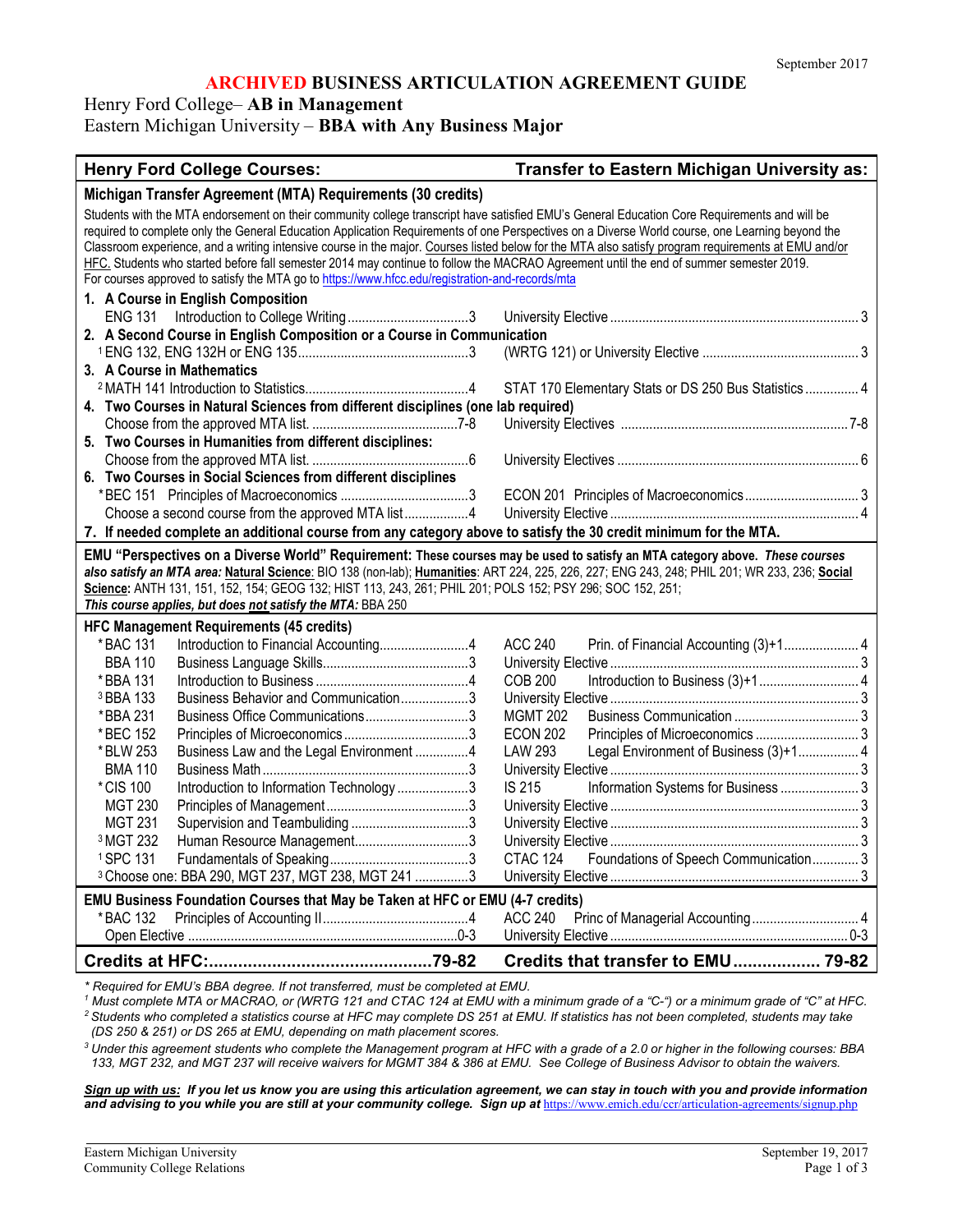#### **ARCHIVED BUSINESS ARTICULATION AGREEMENT GUIDE**

Henry Ford College– **AB in Management**

Eastern Michigan University – **BBA with Any Business Major**

| <b>Completion of EMU's BBA Program</b>                                            | Sample Sequence for completing the program                       |
|-----------------------------------------------------------------------------------|------------------------------------------------------------------|
| (42-51 credits)                                                                   | Students following this agreement have the option of selecting   |
| <b>Major Requirements</b>                                                         | any of the following disciplines to complete the BBA:            |
| <b>Business Core (18 credits)</b>                                                 | accounting, accounting information systems, computer             |
| <sup>1</sup> DS 251 Business Stats for Decision Making or (DS 265)3               | information systems, economics, entrepreneurship, general        |
|                                                                                   | business, marketing, management, finance, or supply chain        |
| <sup>2</sup> MGMT 386 Organizational Behavior & Theory 3                          | management. The recommended course sequence for each             |
|                                                                                   | discipline can be obtained from the COB Advising Center.         |
|                                                                                   | http://www.emich.edu/cob/students/advisors/undergraduate.php     |
|                                                                                   | DS 265 or DS 251 must be completed in the first semester at EMU. |
| Discipline Requirements (24-33 credits)                                           |                                                                  |
| Students may choose any of the following areas to complete                        | <b>Fall Semester</b>                                             |
| discipline requirements:                                                          |                                                                  |
| Accounting, accounting information systems, computer                              |                                                                  |
| information systems, economics, entrepreneurship, general                         |                                                                  |
| business, marketing, management, finance, or supply chain                         |                                                                  |
| management. See the undergraduate catalog for discipline                          |                                                                  |
| requirements http://catalog.emich.edu/                                            | <b>Summer Semester</b>                                           |
| Note: Each student must complete a writing intensive course                       |                                                                  |
| as part of the major. Consult your advisor for course options.                    | (12 credits)                                                     |
| <b>LBC Requirement</b>                                                            | MGMT 490 F,W, S, online, Concur Prereq: OM 374 3                 |
|                                                                                   | OM 374 F, W, S, online, Prereq: DS 251 or DS 265  3              |
| $(0-3 \text{ credits})$                                                           |                                                                  |
| One "Learning Beyond the Classroom" (LBC) experience or                           | <b>Fall Semester</b>                                             |
| noncredit experience must be completed at EMU. Consult                            | $(0-9 \text{ credits})$                                          |
| College of Business advisor for options.                                          |                                                                  |
| <b>Minimum Credits at EMU:</b><br>$42 - 54$<br>*Minimum Credits to Graduate:  124 |                                                                  |

*<sup>1</sup> Required Business foundation course. Must be completed before formal admission to the BBA program. Students who completed a statistics course at HFC may complete DS 251 at EMU. If statistics has not been transferred, students may take (STAT 170 or DS 250) and DS 251 or DS 265, depending on math placement scores. See page 3 for admission requirements.*

*<sup>2</sup> Under this agreement students who complete the Management program at HFC with a grade of 2.0 or higher in the following courses: BBA 133, MGT 232 and MGT 237, will receive waivers for MGMT 384 and MGMT 386 at EMU. See College of Business Advisor to obtain the waivers.* 

*\* The minimum credits required to graduate is 124 but the total will vary depending on the business discipline completed at EMU and the program completed at HFC. If enough credits are not transferred, additional credits will need to be completed at EMU to satisfy the minimum required for graduation.* 

*Note: Choosing electives wisely will increase your employment opportunities in a competitive job market. The College of Business Advisor will assist you in choosing a minor, or selecting courses in an area such as: world*  languages, manufacturing, apparel merchandising, health administration, hotel restaurant management, political *science/public administration, construction management, graphic design, professional writing, public relations, internships or cooperative education.*